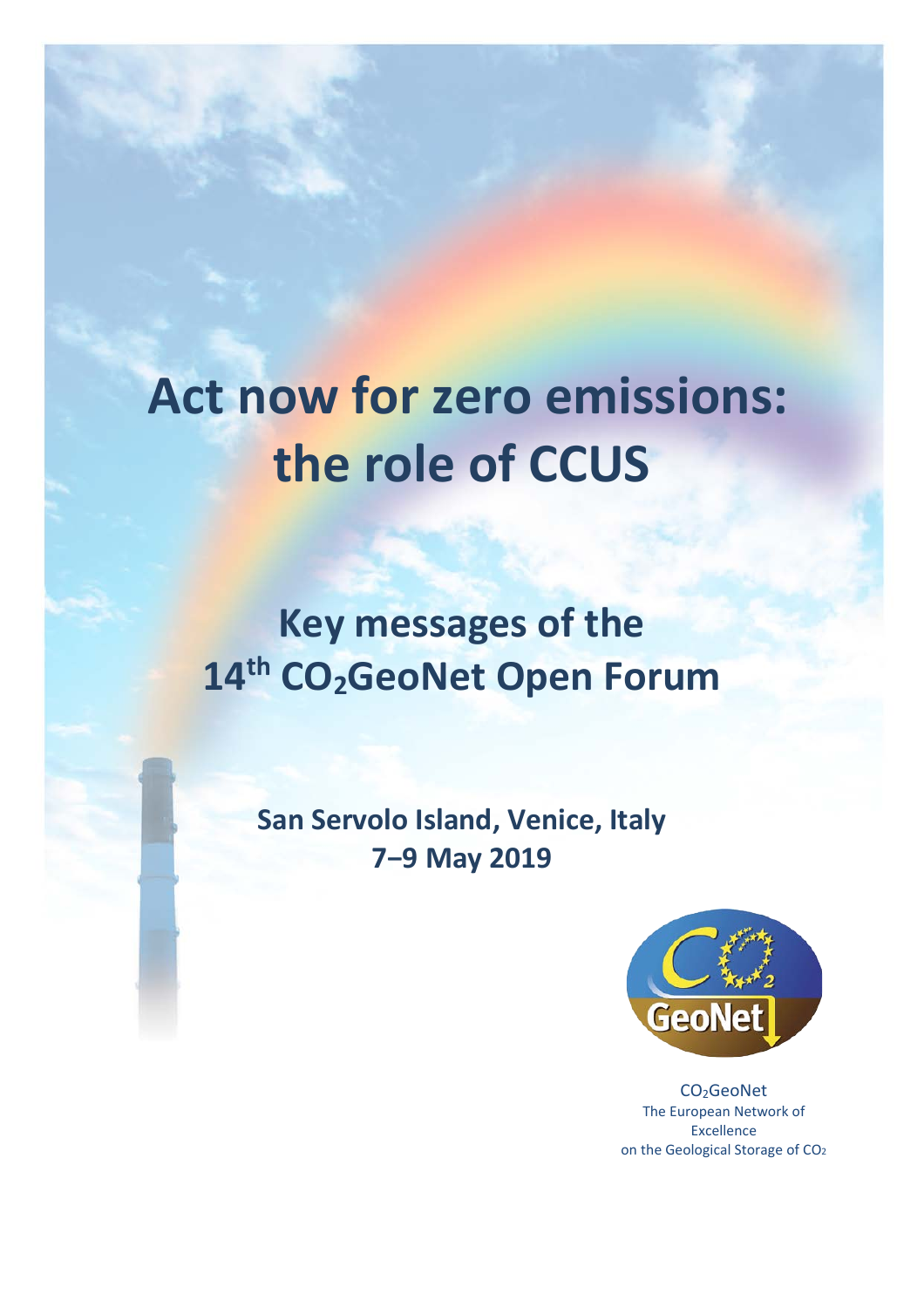## **ACT NOW FOR ZERO EMISSIONS: the role of CCUS**

The title of the 2019 Open Forum underlines the urgency to implement full-scale  $CO<sub>2</sub>$  Capture, Utilisation and Storage (CCUS) projects across the world, and emphasises the existing diverse CC(U)S opportunities that will enable tailored solutions for individual regions, local communities and industrial entities.

The following key messages extracted from the  $CO<sub>2</sub>Geon$ et Open Forum presentations and panel discussions, were voiced by the forum participants which included researchers, regulators and decision makers, industrial stakeholders and CCS project operators, journalists and researchers.

#### **A** *just* **transition to a low-emission future**

Society demands a just energy transition  $-$  a low emission future encompassing the creation of new jobs, economic growth and improved quality of life. This transition to a low carbon future needs careful planning upstream in order to make the right decisions: near-term actions are essential in achieving a long-term vision. **CCS is part of the transition and part of the solution.** The challenge ahead is enormous, but  $CO<sub>2</sub>$  Capture and Storage (CCS) technology is ready and working<sup>[1](#page-1-0)</sup>. IEA modelling indicates CCS is 'essential' to a low-emission future, alongside renewables, energy efficiency and other solutions. CCS is needed to decarbonise the cement and steel industries, at least in the short-tomedium term. CCS is not an excuse to continue using fossil fuels, it's an indispensable technology in decarbonising the manufacturing industry, and  $CO<sub>2</sub>$  storage is a vital component for emission reduction with Direct Air Capture (DAC) and Bioenergy.

#### **Shared responsibility**

i<br>I

Everyone –citizens, politicians, industry- has a **shared responsibility towards climate sustainability**.

Governments and politicians have a leading responsibility in the just transition. Many governments are in the process of defining their climate plans and ambitions. Plans should be challenged to include CCS so that the maths works.

Positive signals are coming from carbon intensive industries, interest is developing in the financial sector, there is increased investment in CCS research & development and companies are seeking decarbonisation solutions, including CCS.

Recently the younger generation has taken on an inspiring role, bringing renewed energy and a fresh outlook to encourage the public to demand changes and to press politicians to make large-scale CCS happen. NGOs also play an important role in advocating CCS; they can influence politicians, leaders and citizens.

#### **Pay the bill or face the consequences**

 $CO<sub>2</sub>$  that is emitted should be considered as 100% leakage;  $CO<sub>2</sub>$  that is captured and stored can dramatically reduce this. One of the main arguments for not deploying CCS is cost. However, the cost for mitigating climate change will be dramatically higher without CCS<sup>[2](#page-1-1)</sup>, and extreme if we do nothing or act too late (climate-induced disasters, loss of lives, climate-change refugees, shortage of drinking water supplies, etc.). Implementing large scale CCS is a challenge, but more dramatic changes to large-

<span id="page-1-0"></span><sup>&</sup>lt;sup>1</sup> Global CCS Institute, 2018[. The Global Status of CCS: 2018.](https://www.globalccsinstitute.com/resources/global-status-report/) Australia.

<span id="page-1-1"></span><sup>2</sup> [IPPC AR5 Climate Change Synthesis Report 2014](https://archive.ipcc.ch/pdf/assessment-report/ar5/syr/SYR_AR5_FINAL_full_wcover.pdf) (Table 3.2)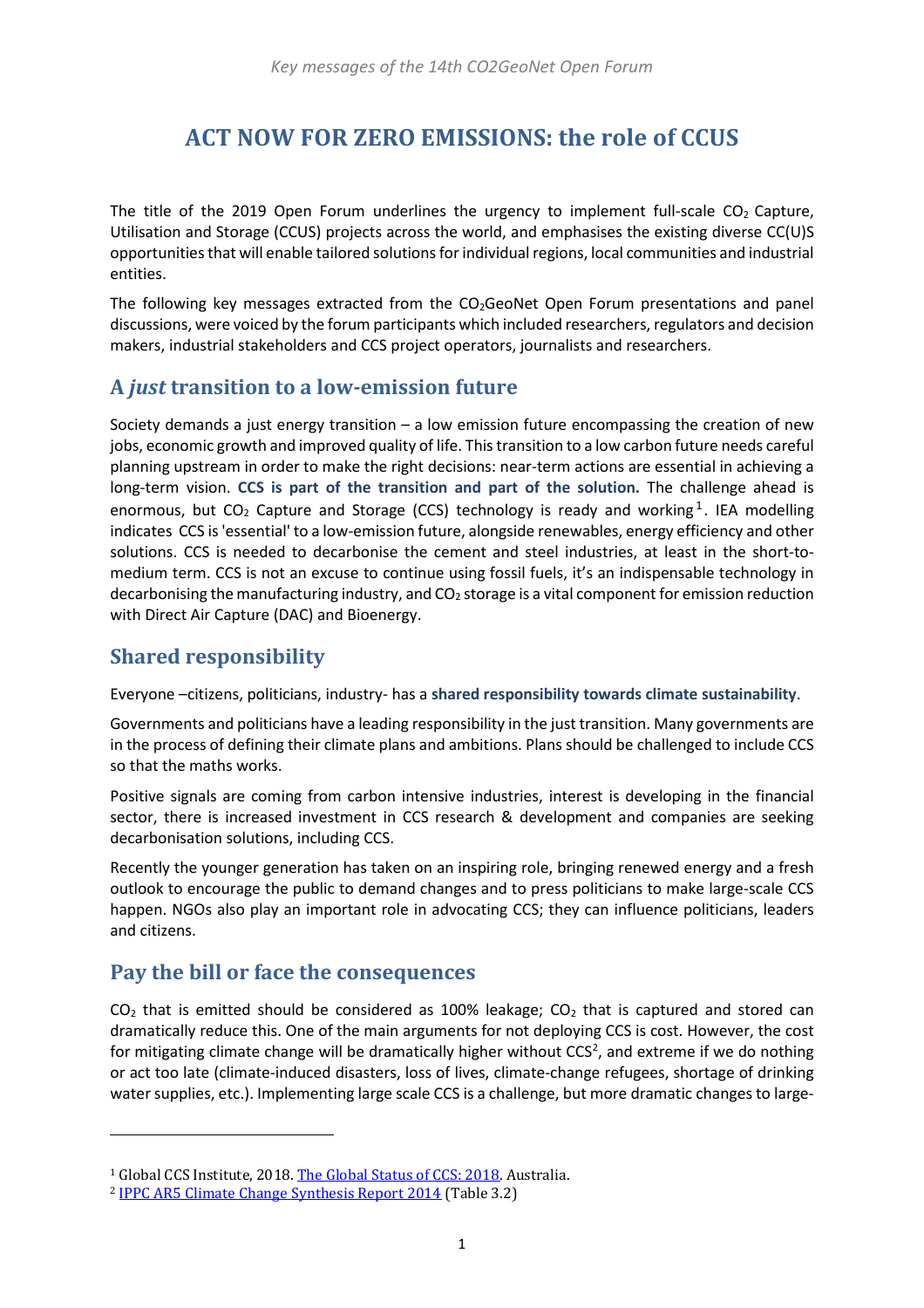scale infrastructure have been made in the past. **CCS is ready now and costs will come down significantly with learning-by-doing**, as has happened in the past with other breakthrough technologies, for example personal computers and solar energy. Communicating benefits and costs in terms that can be easily understood helps build shared understanding, for example, comparing the cost of a CCS project with the cost of building kilometres of highway/train line or expressing captured CO2 in terms of the equivalent number of cars taken off the road (the CO2 captured at Boundary Dam is equivalent to taking 250,000 cars off the road annually<sup>[3](#page-2-0)</sup>).

#### **Creating a favourable context**

CCS technology is ready, but favourable economic and regulatory conditions are still not mature. One of the current major challenges for the CCS community is to engage with politicians at various levels, to enable them to help create a favourable and sustainable framework for deployment (e.g. international agreements, national climate policy plans, initiatives, incentives, and regulations). Politicians will have to provide tools to help create a business case for industry. **Clear, consistent and long-term policy and regulatory measures are needed to provide a predictable business landscape that will attract investment**. There are multiple pathways to reduce costs; the approach should fit the local context. Sometimes positive incentives work more effectively than penalties (e.g. 45Q in USA has generated significant interest).

#### **CCS vs. CO2 utilisation vs. CCUS**

**CO2 should be considered a commodity, not a waste**. CO2 has been utilised for goods for over a century. Although utilisation will not on its own tackle large-scale emissions, we should identify highvalue utilisation opportunities in the market ('push' technologies) to help sway opinion, pay for early projects and get CCS going (market 'pull'). Utilisation can help develop a project business plan. However, CO<sub>2</sub> utilisation is a completely different concept to CCS and we need to consider how long the CO<sub>2</sub> is actually 'stored' (e.g. where will all "bio" plastics end-up?). Not all types of CO<sub>2</sub> utilisation are climate-friendly actions and we should not lose sight of the distinction between the technologies.

#### **Urgency of upscaling and deployment: Act now**

Our emissions are still accelerating: how do we change this? In order to deliver the expected emission reductions, massive storage capacities will be required before 2030, meaning that annual  $CO<sub>2</sub>$  storage rates need to increase 20 fold (IEA<sup>[4](#page-2-1)</sup> states that by 2060 we should store 6.8 Gt per year for 2DS). **Upscaling is needed now**. The CCUS community has to talk with local and national politicians to explain how CCS can fit into climate plans and what is needed to get CCS projects off the ground.

Large-scale CCS projects will draw on knowledge and experience from the oil & gas industry: not only in terms of investigation, but also for planning, implementation and operation. The development and operation of a research site is distinctly different from that of a large-scale industrial site.

## **Opportunities: seek low-hanging fruit, locally**

**CCS is an opportunity for economic growth and job creation**. This is a key message to communicate to policy makers, NGOS and the public. CCS can create new jobs and preserve workers' rights to good quality jobs. CCS projects can be tuned to match local needs and opportunities. For example, buffer storage for utilisation can help the business case for storage. The combination of CCS with hydrogen can play a paramount role by producing CO<sub>2</sub>-free hydrogen to decarbonise electricity, transport,

i<br>I

<span id="page-2-0"></span><sup>3</sup> [Sask Power \(Boundary Dam\) website](https://www.saskpower.com/Our-Power-Future/Our-Electricity/Electrical-System/System-Map/Boundary-Dam-Power-Station)

<span id="page-2-1"></span><sup>&</sup>lt;sup>4</sup> International Energy Agency (IEA) [ETP2017](https://webstore.iea.org/download/direct/1058?fileName=Energy_Technology_Perspectives_2017.pdf)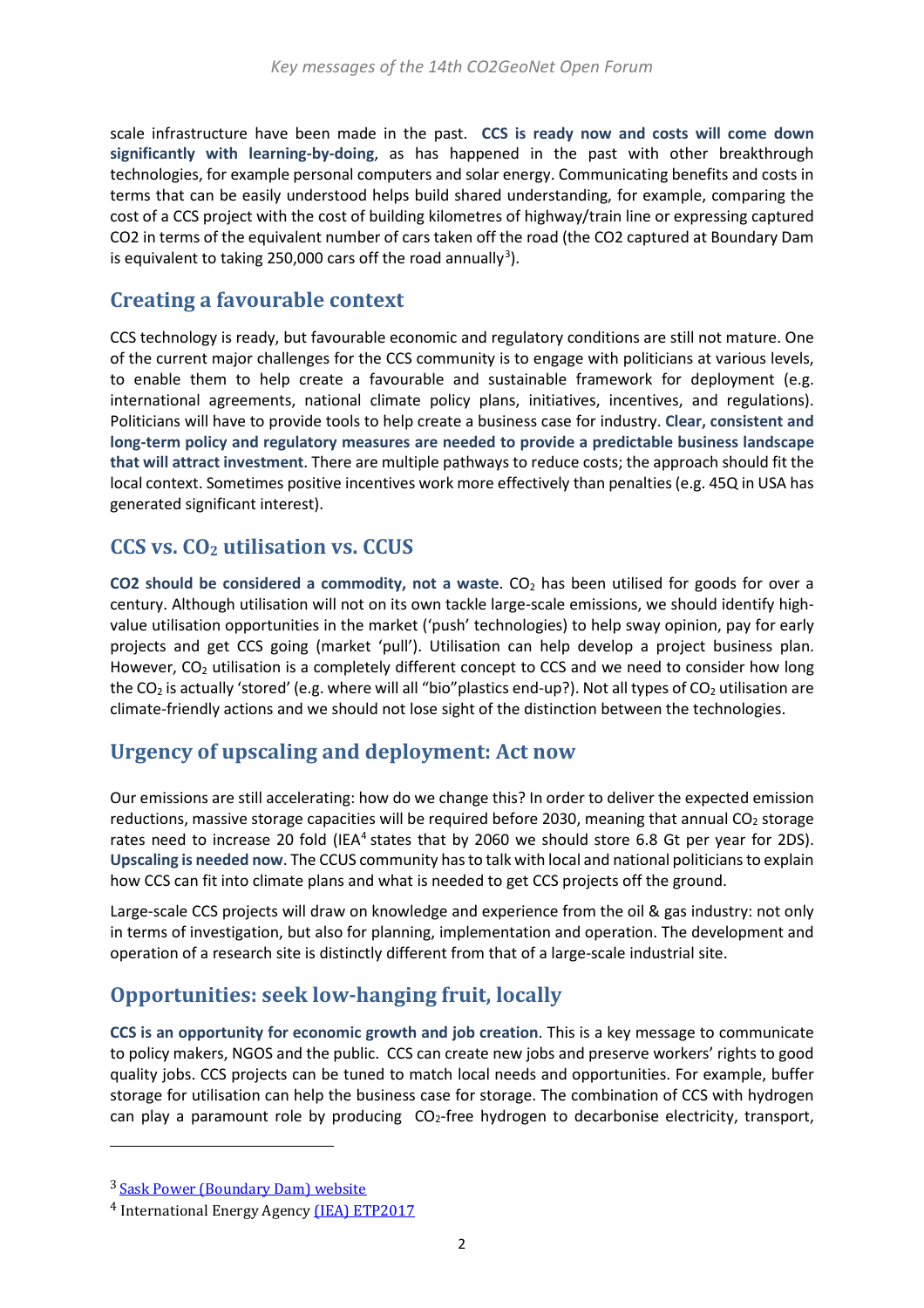heating, etc. Hydrogen from natural gas reforming with CCS is competitive in terms of economy. In addition, CCS can enable renewables acting as a working fluid or helping to balance supply and demand in the electricity grid.

Onshore storage gives the opportunity to handle  $CO<sub>2</sub>$  storage locally, reducing costs and managing emissions. **Such smaller, onshore projects can contribute to building public trust in CCUS technology**.

Hubs and clusters: create a one-stop-shop for access to a  $CO<sub>2</sub>$  transport and storage network (e.g. Porthos, H21, etc.) linking different industries together. Plug-and-play storage solutions are attractive to industry.

## **Communication**

**Establishing and maintaining a dialogue on CCS is essential**, both in terms of international actions to drive CCUS forward, but also on a local level, particularly in communities that are hosting CCUS projects:

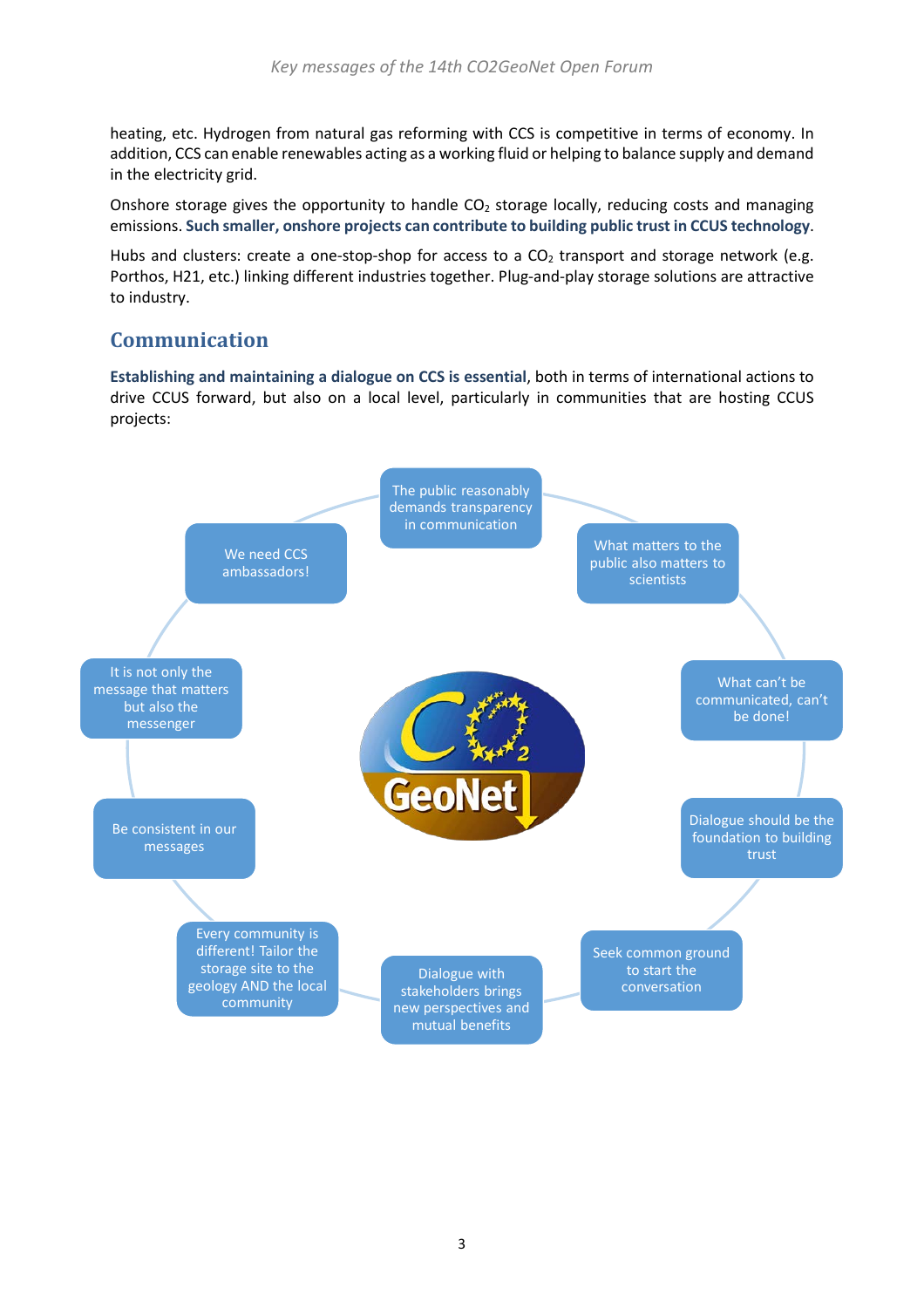#### **Full details of the 14th CO2GeoNet Open Forum are available at <http://conference2019.co2geonet.com/>**

*This report should be cited in literature as follows: CO2GeoNet (2019) Act now for zero emissions: the role of CCUS. Key messages of the 14th CO2GeoNet Open Forum, San Servolo Island, Venice, Italy, 7−9 May 2019.*

#### **About CO2GeoNet**

CO<sub>2</sub>GeoNet is the European scientific body on CO<sub>2</sub> geological storage. The Association currently comprises 30 research institutes from 21 European countries, and brings together over 300 researchers with the multidisciplinary expertise needed to address all aspects of  $CO<sub>2</sub>$  storage. With activities encompassing joint research, training, scientific advice, information and communication, CO2GeoNet has a valuable and independent role to play in enabling the efficient and safe geological storage of CO2. CO2GeoNet was created in 2004 as a Network of Excellence supported by the EC FP6 programme for 5 years. In 2008, CO2GeoNet became a non-profit association under French law, active on both the EU and global scene. From 2013, the membership of CO<sub>2</sub>GeoNet expanded thanks to the support of the now completed FP7 CGS Europe project. New Members continue to join CO<sub>2</sub>GeoNet to further enhance the pan-European coverage and expertise of the Association.

More about CO2GeoNet at [www.co2geonet.com](http://www.co2geonet.com/)